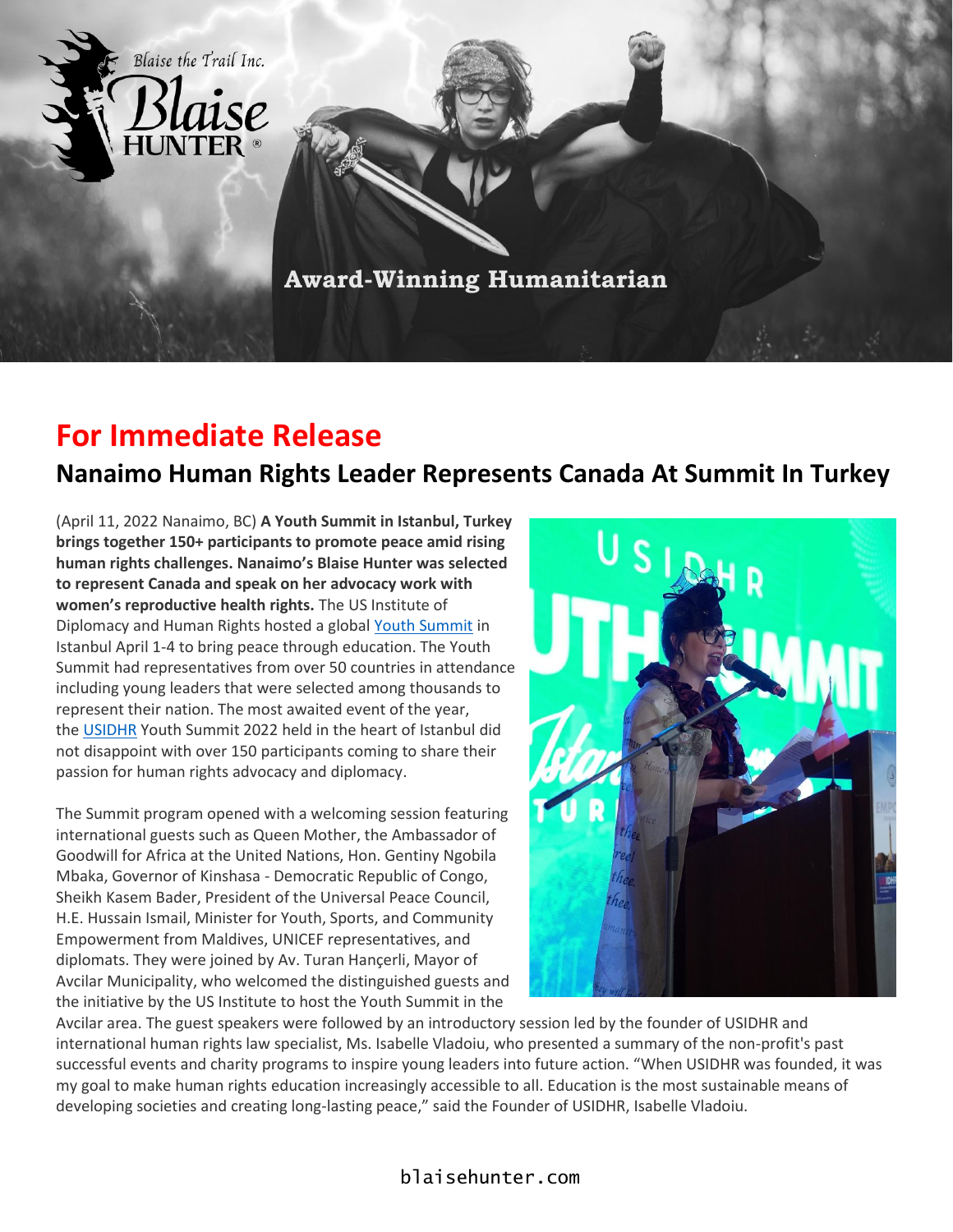

Over the course of two days, one by one youth delegates then took the stage to present their work in the human rights field and their impact in the community, followed by panel discussions moderated by the USIDHR Board of Directors, which gave attendees a further opportunity to introduce themselves on an international stage. In addition to the opportunity created for young people from over 50 countries to share their voices on the international stage, the uniqueness of this summit was in training these young people to become Human Rights Leaders. During the two days, various experts from the USIDHR founder, diplomats, human rights specialists, lawyers, and businesspeople trained the participants, and at the end, all those present received the Human Rights Leader certificate from the US Institute of Diplomacy Human Rights. The aim of these training sessions was to give future leaders the tools and knowledge to go back into their communities and promote human rights education for all.

*It was an incredible honour to represent my country and highlight the work I'm doing with my non-profit group: Footprints. It is my mission to bring awareness to the mental health effects of infertility and pregnancy loss and make a positive impact. Women's Rights Are Human Rights.*

Blaise is an author, copywriter, multi-awardwinning humanitarian, international speaker, fertility expert, certified human rights advocate, Mother of Purpose, and Breaker of Chains. She is a change agent for women's rights. Blaise's mission is to shake up the status quo and right the wrongs of this world. Her "disruption leads to inclusion" approach is making an impact wherever she goes. Blaise founded the Heroine Movement to compel women to draw their swords and breathe fire on this world. She also established the non-profit organization, Footprints Infertility & Pregnancy Loss Support Initiative. After experiencing three miscarriages, she decided to bring awareness to this taboo topic and inject more empathy into the



frontlines. She hand-makes mental health support bags for grieving parents the moment their trauma happens. Blaise is on a crusade to change the medical system one hospital at a time and put the care back into healthcare.